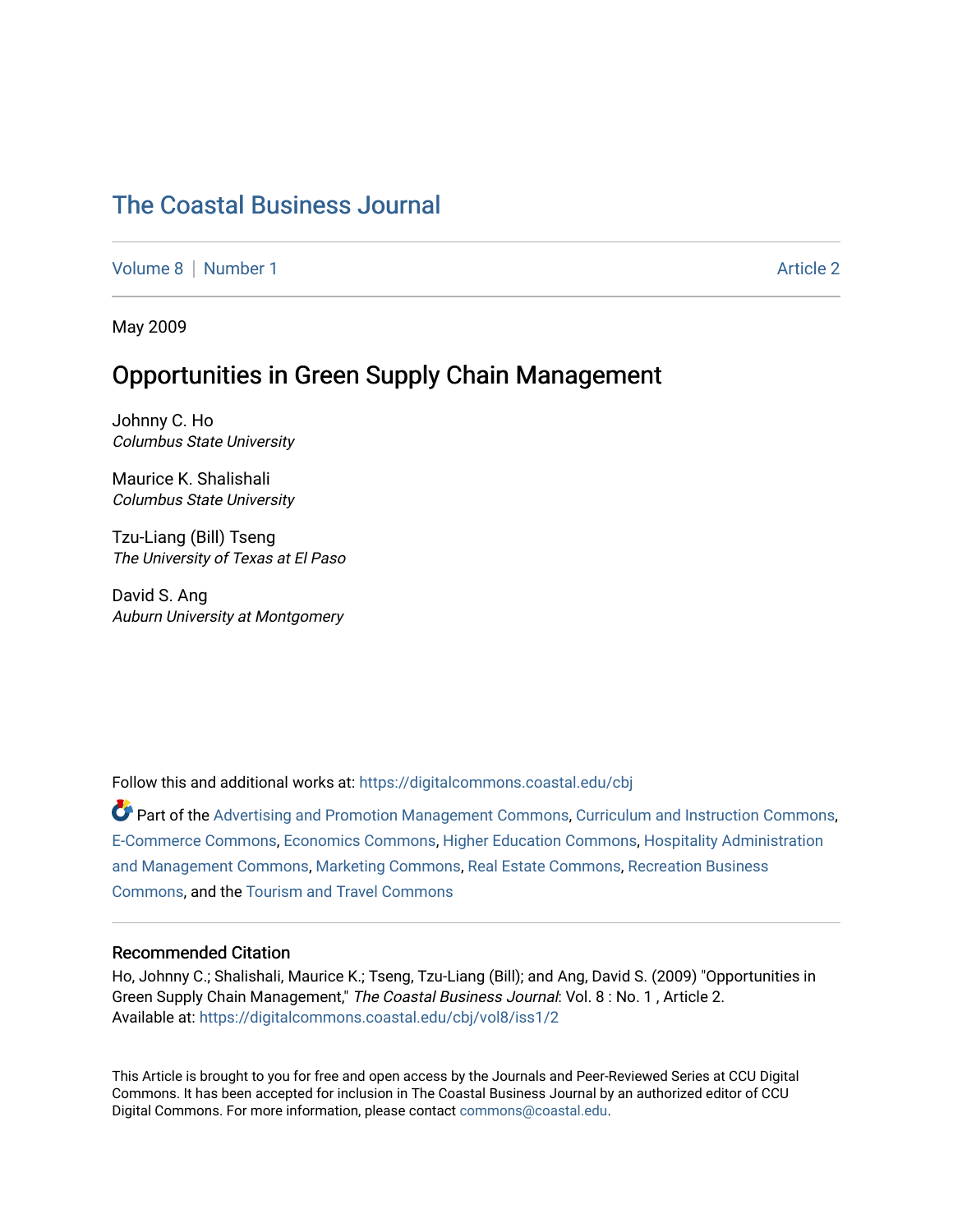### **OPPORTUNITIES IN GREEN SUPPLY CHAIN MANAGEMENT**

# **Johnny C. Ho, Columbus State University Maurice K. Shalishali, Columbus State University Tzu-Liang (Bill) Tseng, University of Texas at El Paso David S. Ang, Auburn University at Montgomery**

### **ABSTRACT**

*The supply chain consists of those activities associated with manufacturing from raw material acquisition to final product delivery. Because of the recently changed environmental requirements that affect manufacturing operations and transportation systems, growing attention is given to the development of environment management strategies for supply chains. A green supply chain aims at confining the wastes within the industrial system so as to conserve energy and prevent the dissipation of harmful materials into the environment. In this paper, we compare and contrast the traditional and green supply chains. Moreover, we discuss several important opportunities in green supply chain management in depth, including those in manufacturing, biowaste, construction, and packaging.* 

### **INTRODUCTION**

 Today, environmental pollution is the main problem which has the potential to lead to the extinction of mankind on earth if not addressed at this moment. Of the various kinds of pollution, air pollution is the one which needs immediate attention. Global warming, an effect due to the increase in amounts of the green house gases present in air is the most severe problem mankind is facing at the moment. The amount of carbon dioxide which was found to be roughly around 280 parts per million before industrial revolution has reached to a proportion of 380 parts per million, and its rise has accelerated. At present we have been adding 2 parts per million annually. It was found that a rise in carbon dioxide proportions to more than 450 parts per million would lead to an increase in temperature up to 2 degrees centigrade which would result in faster and irrevocable melting of Greenland and Antarctic ice. Melting of Greenland ice itself is expected to increase the sea level by 23 feet, which means that the face of earth will be changed beyond recognition [McKibben, p.38-39]. Without proper action, it will be merely impossible to stop at 450 ppm. For that to happen, large scale technological and social changes instigated by financial and political inputs are necessary.

Accordingly, international negotiations took place and Kyoto Protocol came into effect on February 16, 2005 under which the developed countries are required to reduce their collective emissions by 5.2% compared to 1990 levels. This treaty gives exemption to the developing countries to help them catch up with the industrialized world. However, with the U.S. opting out where 5% of world population produces 25% of carbon dioxide emissions, the treaty is not expected to have the desired effect [Vedantam, p.A04]. With democrats taking over the government in the recent elections, it is expected that strict laws will be in place to curtail the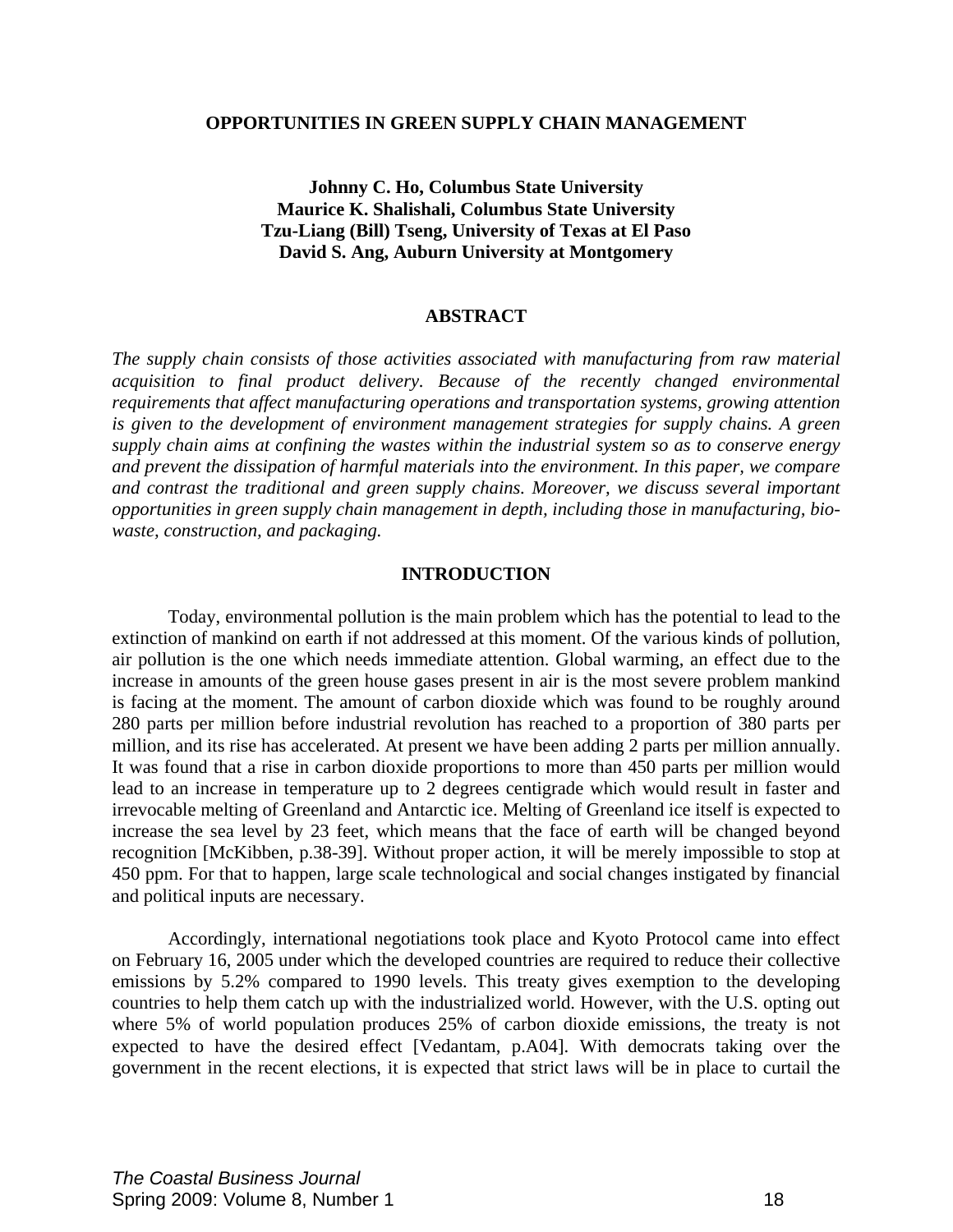emissions. It is evident from the fact that dozens of states are making laws requiring industries to use renewable energy. For example, Ohio and Iowa requires utilities to buy some of its power from renewable sources and New Hampshire will require its state to buy fuel that contains at least some biodiesel [Koch, p.03a]. The international recession is likely to influence the usage of green technology, as entrepreneurs are more likely to focus on profit making than on the environment. However, recently made innovations which are both cost saving and green are likely to drive the embracing green technology.

The traditional supply chain comprises five parts: raw material, industry, distribution, consumer, and waste. Each of the links in the supply chain can be a reason for pollution, waste, and other hazards to the environment. Regarding raw materials, a company may use environmentally harmful materials such as lead. However, organizations can put pressures on suppliers to use more environmentally friendly materials and processes.

Oil is one of the chief raw materials used by both industries and consumers at various stages of supply chain. Oil is used as a raw material in many processes varying from power generation to petro products and as fuel to run engines that are used in agriculture, automobiles, etc. As the combustion of oil leads to the emission of green house gases, its usage needs to be curtailed and if possible is to be eliminated completely. With the industrialization of world's populous countries like China and India, oil usage is expected to reach new highs in near future with most of it imported. Even European resilience on oil is expected to reach 90% by 2030 [Billon and Khatib, p.114]. With the increased demand for oil, the availability of which is limited, countries are forced to embrace alternative technologies or see their economies falling apart. Moreover, much of the oil is imported from countries that promote terrorism [Meyer]. This factor too forces the world to adopt alternative technologies.

 At the second stage, industry or manufacturing, Bluemhof-Ruwaard et al. [Bluemhof-Ruwaard, Beek, Hordijk, Wassenhove, p.230] describe that both the processes and product design present many opportunities to implement environmentally friendly procedures. For example, these procedures entail reducing waste, minimizing pollution, and utilizing resources efficiently.

 In the distribution process, organizations minimize packaging materials and stress "reverse distribution." An organization may encourage its end consumers to efficiently use the products by including instructions and suggestions in product manuals. In the waste disposal process, a company must comply with regulations regarding collection and disposal of hazardous materials.

 As illustrated by Figure 1, the green supply chain model shows the various points where wastes occur and opportunities exist to limit waste by reuse, recycling, and remanufacturing. In a green manufacturing environment, the supply chain decisions include the possibility that a process can use certain renewable materials, the ability to utilize reusable or remanufactured materials, and the reduction of wastes. Sarkis [Sarkis, p.399] states that environmentally friendly innovations may best be utilized during the manufacturing stage of the supply chain, as this part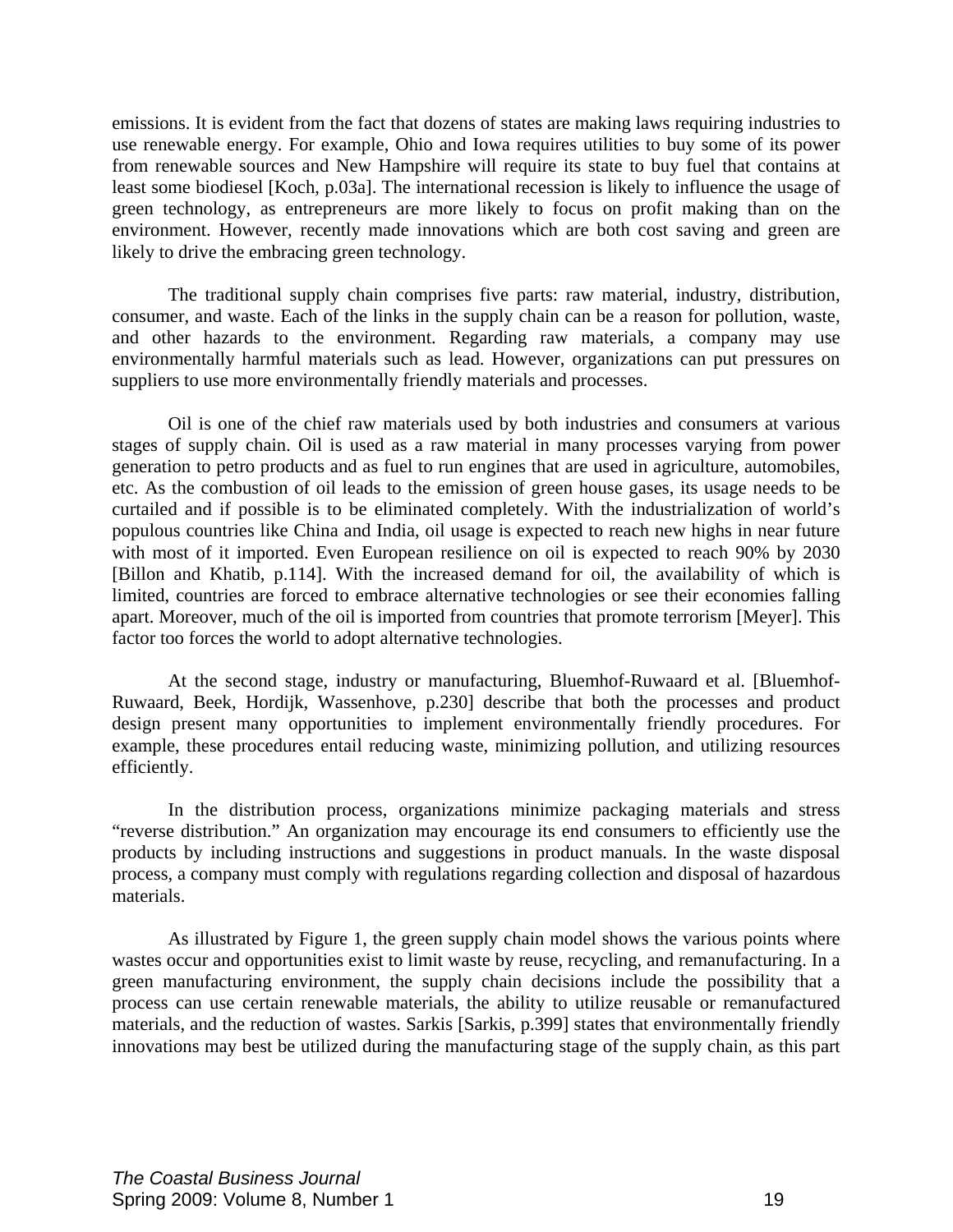is the most internally focused and the organization can more directly see the benefits of implementing environmentally friendly processes.

## **FIGURE 1 FUNCTIONAL MODEL OF AN ORGANIZATIONAL SUPPLY CHAIN WITH ENVIRONMENTALLY INFLUENTIAL PRACTICES (SARKIS, p.400)**



 Green supply chain management (GSCM) involves traditional supply chain management practices, which integrate environmental criteria, or concerns, into organizational purchasing decision and long term relationships with suppliers [Gilbert, p.6]. A green supply chains aims at confining the wastes within the industrial system in order to conserve energy and prevent the dissipation of dangerous materials into the environment. It recognizes the disproportionate environmental impact of supply chain processes within an organization.

 Conventional and green chains differ in several ways. First, conventional chains often concentrate on economic objectives and values, while green chains give significant considerations to ecological causes also. When a conventional chain does take ecological standards into account, it is often limited in its optimization scope. For example, conventional chains merely take into consideration human toxicological effects, leaving out the effects on environment. Furthermore, they often concentrate more on controlling the final product, while allowing negative effects to occur during the production process.

 On the other hand, green, integrated, ecologically-optimized supply chains extend the scope not only to human toxicological effects, but also to ecologically negative effects on the natural environment, as well as the entire value-adding process, resulting in low ecological impacts during production. Ecological requirements are considered as key criteria for products and productions, and at the same time the company must assure its economic sustainability by staying competitive and profitable.

 The buyer and supplier selection criteria are fundamentally different in conventional and green chains. In conventional chains, the predominant standard is price. In green chains, ecological objective is a part of the supplier selection criteria. Putting these ecological criteria into practice requires careful supplier evaluation, based on long-term oriented relationships. The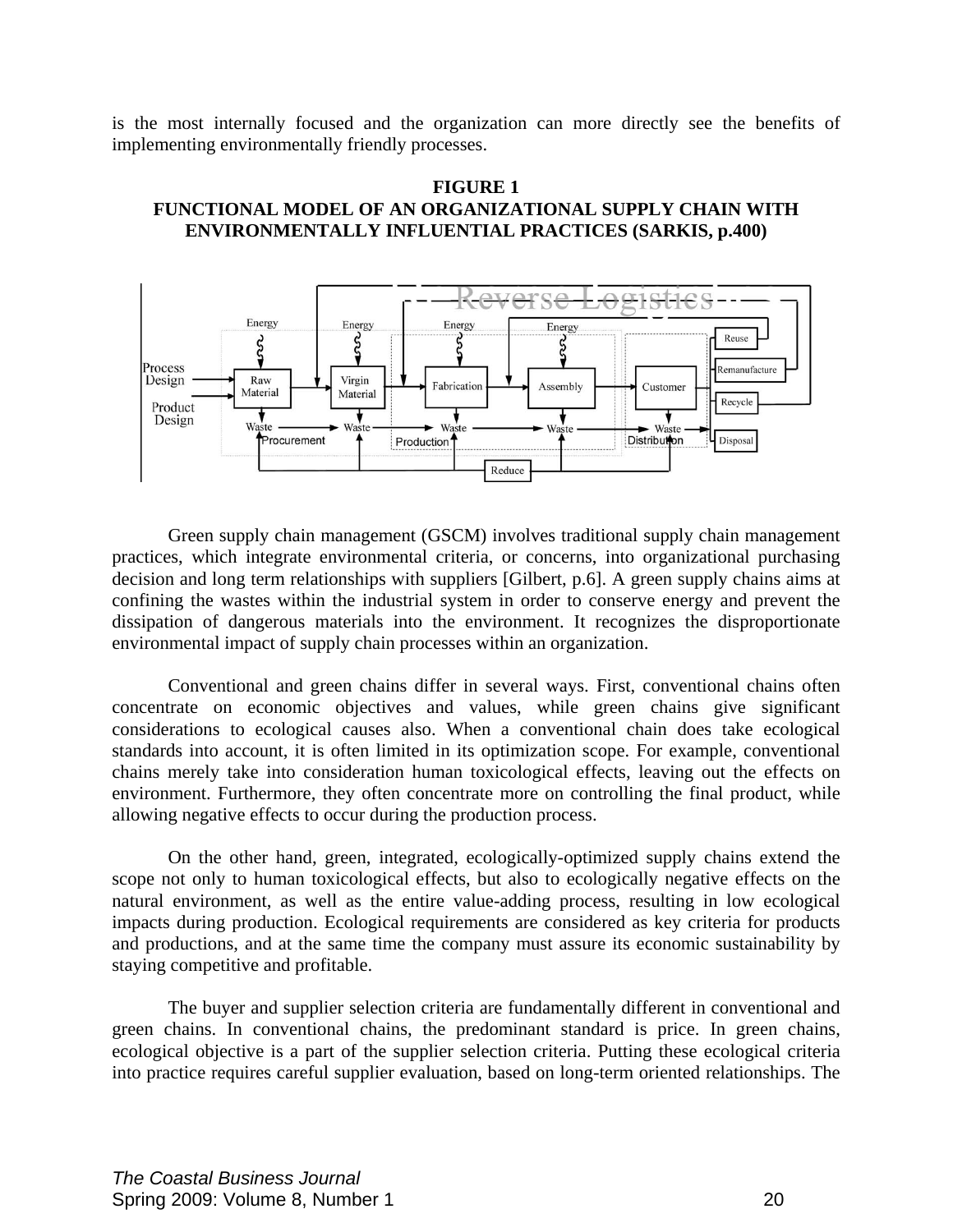development of suppliers usually takes a long time and only a very limited number of suppliers meet the defined criteria. Hence, any change of supplier selection cannot be implemented in a green chain as quickly as in a conventional chain.

 One of the initial perceptions about introducing green products in the market is that they lead to higher cost of manufacturing compared to conventional ones. However, recent findings showed that innovations and optimal planning can dramatically reduce the costs in most cases. For the cost problems to be managed effectively, the efficiency of the entire supply chain must be evaluated. Compared to conventional chains, which have a large number of conventional materials and suppliers, green chains are relatively inferior in terms of speed and flexibility. Table 1 summarizes the major differences between the conventional and green supply chain management.

| Characteristics          | <b>Conventional SCM</b>   | Green SCM                      |
|--------------------------|---------------------------|--------------------------------|
| Objectives and values    | Economic                  | Economic and ecological        |
| Ecological optimization  | High ecological impacts   | Integrated approach            |
|                          |                           | Low ecological impacts         |
| Supplier selection       | Price switching suppliers | Ecological aspects (and price) |
| criteria                 | quickly                   | Long-term relationships        |
|                          | Short-term relationships  |                                |
| Cost pressure and prices | High cost pressure        | High cost pressure             |
|                          | Low prices                | High prices                    |
| Speed and flexibility    | High                      | Low                            |

# **TABLE 1 DIFFERENCES BETWEEN THE CONVENTIONAL AND GREEN SCM**

 Though in some cases the costs involved in a green SCM are high compared to conventional supply chains, consumer conscience on environment helped organizations create a brand image and in turn gain a unique competitive edge. Beamon [Beamon, p.334] showed that an estimated 75% of the consumers claimed that their purchase power was influenced by the company's environmental reputation and that 80% would be willing to pay more for environmentally friendly goods. By practicing just a fraction of green concepts in supply chain management, many commercial firms have achieved success. In the next four sections, we discuss green supply chain management opportunities in the areas of manufacturing, bio-waste, construction, and packaging.

## **MANUFACTURING**

 To create real environmental change, firms must develop innovations that consume fewer resources, produce less waste, and create less environmental harm [Hervani, Helms and Sarkis, p.338]. An environmentally beneficial innovation needs new combinations of knowledge about product characteristics, process and material characteristics, and technologies. The change must come from within the firm's aims. The key to developing innovations that will be beneficial and profitable is an effective exchange of knowledge between the individual links within the supply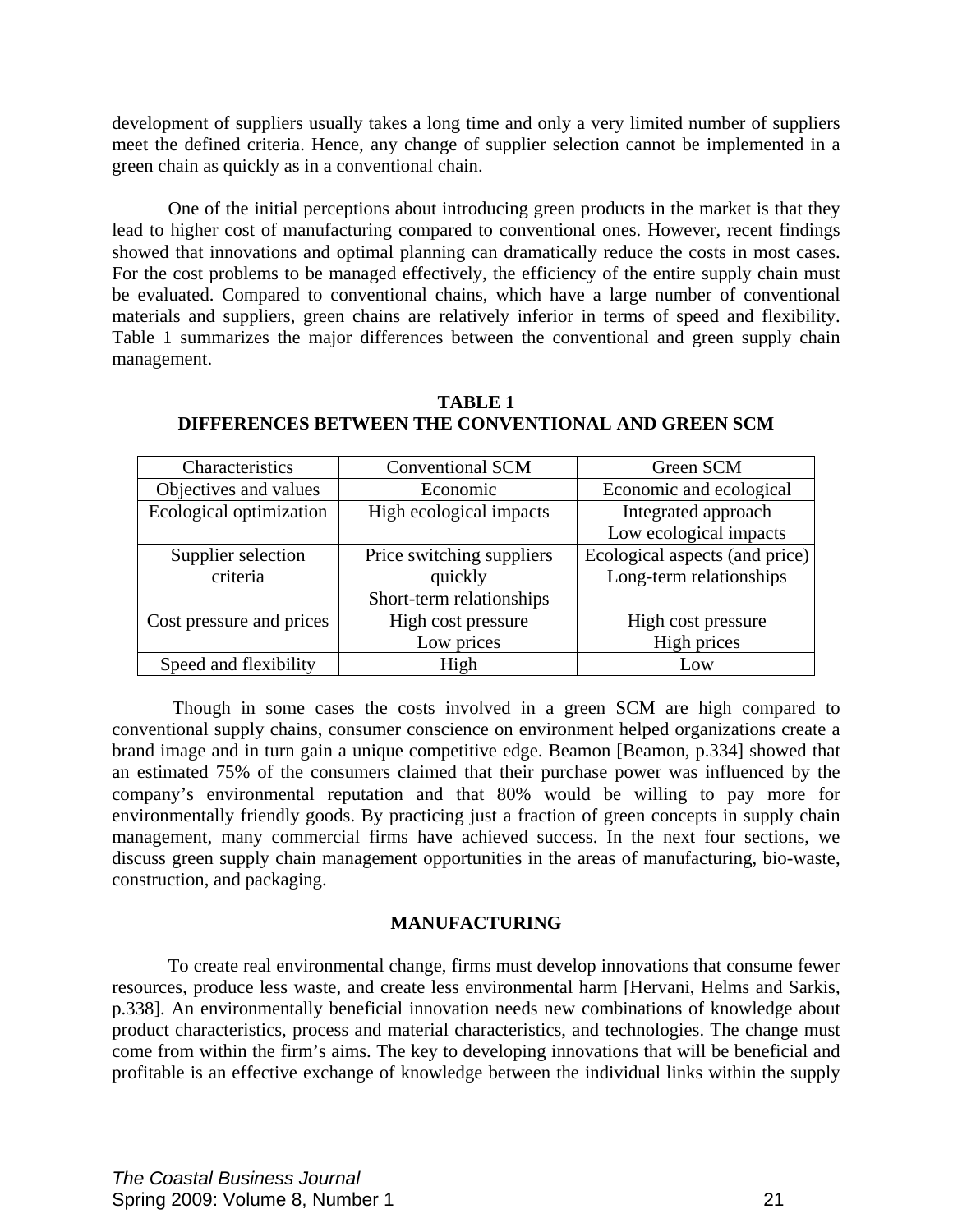chain. An organization requires structures that enable the firm to critically analyze and review the changes implemented. There is also a need for the capacity to accept change and modify operations at various levels when needed.

 The literature points out a few common methods for making the manufacturing stage "green": reusing, remanufacturing, and recycling. The primary difference between these processes is the extent to which the characteristics of the product are changed. While the physical characteristics of a material are maintained in reuse, remanufacturing includes some changing of parts or disassembly. Recycling may change the characteristics of the material completely including chemical and physical traits. An organization has to decide which methods to employ depending on the product characteristics [Sarkis, p.400].

 Literature present many findings regarding how significant an influence the suppliers could have on the "greening" of the manufacturing stage in a supply chain. Manufacturers are liable for purchasing products and services that violate environmental standards, but they may not be legally responsible for their suppliers' environmental activities. Currently there are few incentives for manufacturers to be concerned with the environmental procedures of their suppliers; moreover, there is new research pertaining to the connection between supplier's environmental practices and competitive advantages in the supply chain.

 Recent environmental management literature has suggested that an informed relationship between supplier and manufacturer can lead to innovative and cost effective end-products. A recent study found that Japanese automakers were operating on a productivity twice as that of their American counterparts. The main difference in productivity was attributed to the Japanese organizations' lean manufacturing systems, reducing lead-time while at the same time increasing quality [Lewis, p.960]. However, suppliers are generally concerned with cost, quality, and delivery, while environmental safety has been taken with a lower priority. In contrast, manufacturers may list environmental safety and improvement as a major priority. Manufacturing firms may need to consider their own environmental goals, social responsibilities, and reputation to consumers [Simpson and Power, p.61]. For instance, a recent survey of 212 U.S. manufacturing firms found that over 75% of respondents identified pollution prevention as a key component to their overall company performance. Over 49% of these firms also reported that suppliers were key components to the reduction of pollution [Rao and Holt, p.902].

 Involvement of suppliers in manufacturer's plant and manufacturers in supplier's plant helps them to communicate better, build trust, plan effectively and concentrate on each individual process and part to achieve a desired environmental rating for a product. Geffen and Rothenberg [Geffen and Rothenberg, p.184] conclude that the greatest success between supplier and manufacturer was found in firms where suppliers were physically involved in the manufacturer's plant and where manufacturers were actively involved in the supplier's plant. Moreover, the study found that manufacturing firms in Taiwan had successfully implemented highly innovative and effective environmental management practice between suppliers and manufacturers. The success is attributed to the relationships developed between the manufacturing firms and their suppliers.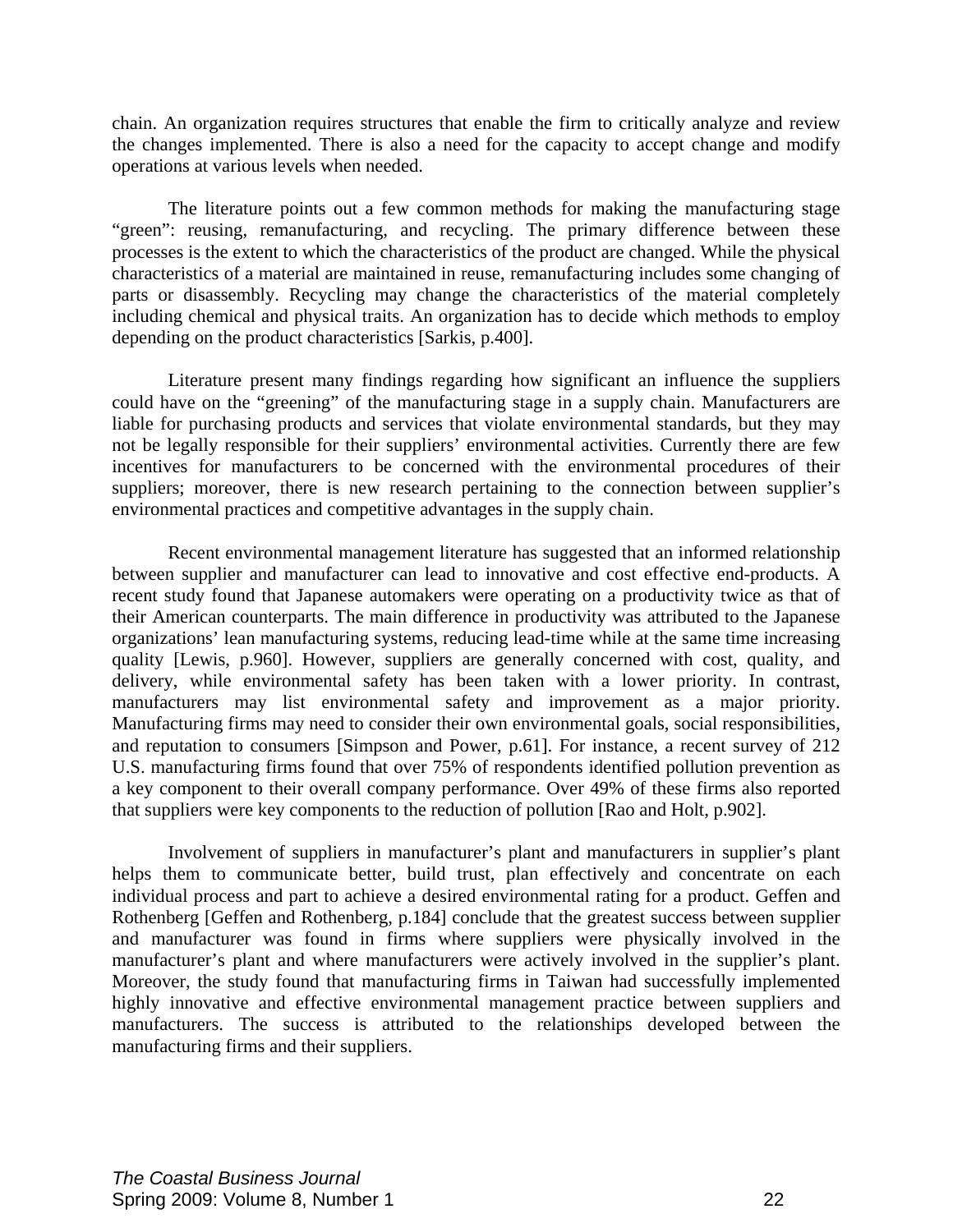Benefits can be generated for both supplier and manufacturer. Firms can work together to improve product design and product efficiency, which can lead to improved overall waste reduction. The manufacturing system is where the greatest amount of pollution may be generated by firms, and where the highest volume of resources is consumed [Simpson and Power, p.61]. This means that the supply-manufacture relationship has the ability to make significant strides towards a greener, leaner supply chain.

 Simpson and Power [Simpson and Power, p.61] indicate that recent research finds that higher pollution prevention is found in companies that utilize lean manufacturing practice. Lean manufacturing is a philosophy derived from Toyota Production System. Lean means responsible manufacturing processes that reduce consumption and waste. This reduction in consumption of resources and production of waste is achieved by sorting out the problems in the supply chain immediately by making the worker who is producing the part responsible for the quality of it. It also includes that manufacturers and suppliers must maintain a high level of communication and trust unlike in conventional supply chains as it is not easy to shift from one supplier to other. A lean manufacturer has to maintain strong relation with supplier to build an effective supply chain that meets all the quality, environmental and time requirements. Therefore, a lean manufacturer is more likely to be a green manufacturer. Recently there has been some research proving the link between adopting lean practices and achieving advanced pollution prevention in some industries. The likelihood of success for lean manufacturing depends on the how well the supply chain is integrated between the supplier and the manufacturer.

 In conclusion, many large U.S. companies have realized the significance of green supply chain management to long-term success, and are positioning themselves to develop green methods in their technologies and products. A company can employ environmentally beneficial strategies selectively to become more competitive over the long run. Putting these strategies into practice will require fundamental changes in core business processes, including product development, manufacturing, and supply chain management.

### **BIO-WASTE**

 Waste, defined as anything that adds adverse effects to the environment without adding value [Hicks, Heidrich, McGovern and Donnelly, p.3], is a byproduct in almost every type of industry. With growth in world population expected to increase by 50% from 5.7 billion (circa 1996) to 8.5 billion by the year 2030, the world's garbage is certain to increase at an unprecedented rate [Gotschall, p.105]. Some companies, especially small businesses in underdeveloped countries, have limited choices on how to handle their wastes. These businesses are often plagued by the spreading of disease due to unhealthy conditions from improper waste disposal. Eventually, these conditions lead to their closure. However, with waste management and waste prevention, companies may turn waste into profit through green supply chain management.

 Waste management is an effect-directed approach that is reactive in nature and tries to reduce landfill and incinerator supporters. The reactive pressures are usually attributed to governmental and legal regulations and preservation of a status quo among corporate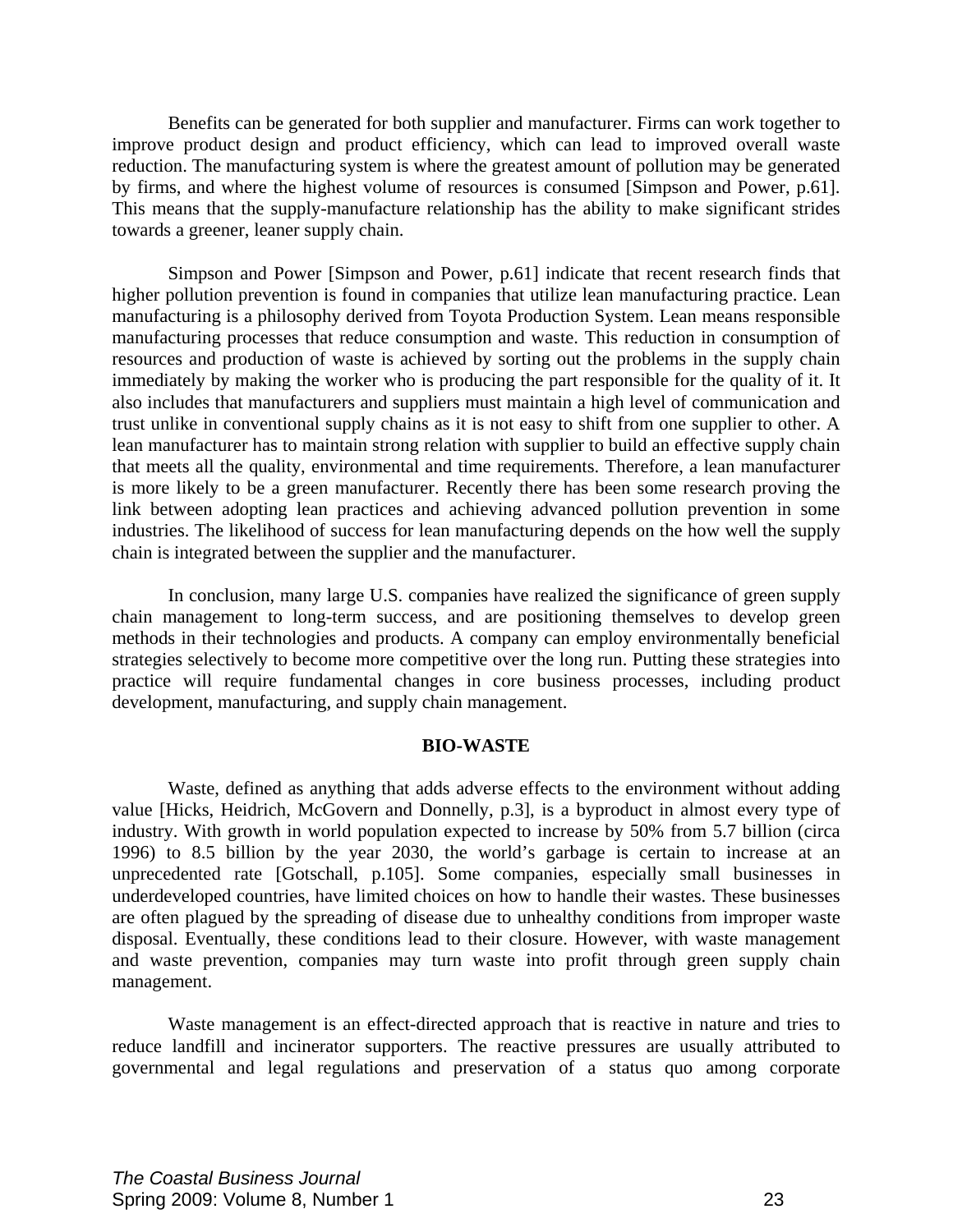competitors. Europe leads the path by making the manufacturers responsible for the waste generated thought out and at the end of the product life cycle. On the other hand, waste prevention or reduction is a "catch it at the source" approach that is proactive in nature and attempts to restrict waste generation from the outset. Proactive pressures are connected with building and maintaining favorable reputations among customers and communities in order to gain a sustainable competitive advantage in various markets [Sarkis, p.159].

 Solid waste in the United States has grown in the last 30 years and it is expected to continue to grow. According to the United States Environmental Protection Agency (EPA), approximately 12 billion tons of industrial waste and 208 million tons of municipal waste are generated in the U.S. each year. Industrial development has generated complex waste not only in terms of quantity but also in terms of their composition. Industrial waste encompasses food waste, rubbish, ashes, construction and demolition wastes, special wastes, and hazardous waste [Casares, Ulierte, Mataran, Ramos, Zamarano, p.1075 and Wei, Huang, p.93]. Health care waste is the total waste stream from a healthcare establishment, research facilities, laboratories, and emergency relief donations [Johannessen and Dijkman, p.3]. Proper management of health care waste is a vital process that can help ensure proper hospital hygiene and safety of health care workers and communities. Typically, waste is disposed of in landfills and despite the intense efforts that are directed to the recycling and recovery of solid wastes, landfills still remain and will remain as part of most solid waste management plans [Al-Jarrah and Abu-Qdais, p.299]. However, health care waste needs special attention as it includes different kinds of wastes such as infections, radioactive, chemical, heavy metals and regular municipal wastes. Land filling of such wastes causes soil and ground water pollution resulting in health hazards. The impacts of direct and indirect exposure to health-care wastes include carcinogenic effects, damage to reproductive, respiratory and central nervous systems [Alagoz, Kocasoy, p.1227-1228].

Investigations show that appropriate management can reduce the generation of infectious wastes by 15%. To achieve this hospital staff needs to be trained on the guidelines for separation of infectious wastes at the generation point itself resulting in lesser burden and better management at later stages [Sabour, p.587]. To design an effective waste management supply chain, current practices, types of wastes produced in the place for which the system is being developed, types of disposal available and quality improvement procedures that can be implemented are to be studied. Alagoz et al., presents a similar study done in Istanbul, Turkey. It also states that source reduction, segregation and reuse should be the initial alternatives depending on the type of waste before the final disposal. Sterilization, incineration and land filling are to be considered as the final disposal methods [Alagoz, Kocasoy, p.1233].

 The World Health Organization (WHO) estimates that 20% of the waste generated by medical facilities and practices can be classified as hazardous materials that may be infectious, toxic or radioactive [Birchard, p.56]. We believe that health care professionals, who wish to improve their facilities' environmental profiles, must implement waste disposal procedures and develop criteria for the environmental screening of products.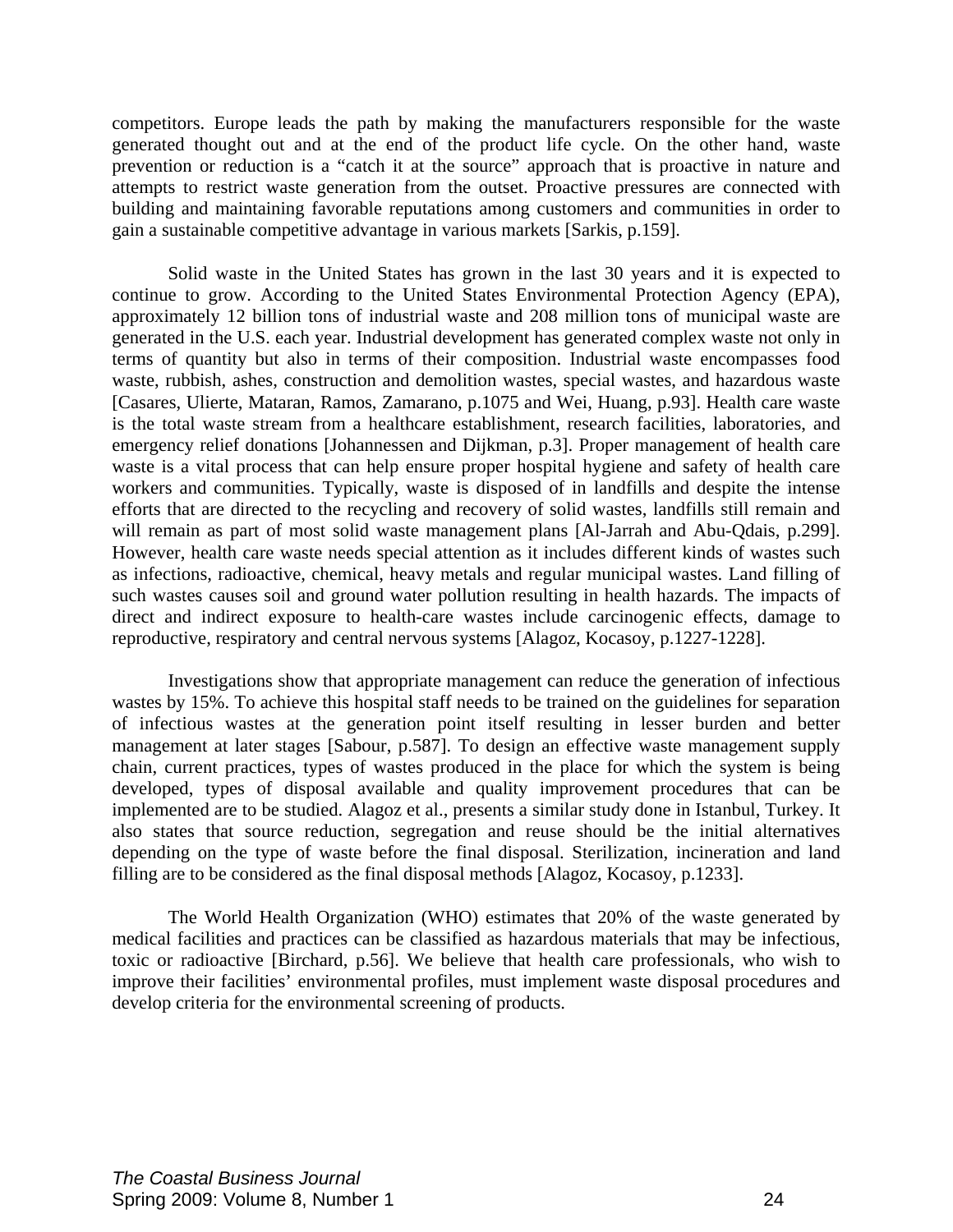### **CONSTRUCTION**

 A wide array of negative impacts on the environment and human beings is attributed to the astounding amount of debris generated by the United States construction industry. These include Sick Building Syndrome (SBS), non-renewable energy consumption, wasteful land use through abundant landfills, and ozone formation.

 Sick Building Syndrome is a term used to describe a situation in which building occupants experience acute health and comfort effects that may somehow be linked to the occupancy of a building. Oftentimes, these adverse effects stem from the same construction materials used on the facility proper. The adhesives, paints, and other finish materials produce a condition referred to as off-gassing. These often contain toxins whereby regular exposure to such results in numerous health conditions such as: coughing, chills, fever, chest tightness, muscle aches, and a plethora of respiratory diseases.

 Another detrimental condition is the sheer disregard for the creation of landfill after landfill sites. Statistics indicate that approximately 3.7 trillion pounds of construction debris is created by Americans on a yearly basis. U.S. landfills accept 136 million tons of construction and demolition waste in 1996 [U.S. Environmental Protection Agency, p.7]. The net result is a direct contribution to methane gas production among other by-products, which is a major "greenhouse" gas.

 Current practices in construction material production and disposal consume vast amounts of non-renewable energy resources. An example is the production of steel, a common material in modern building construction. Coal is readily used in the production of this material. However, the manufacturing process is not the only stage where this non-renewable fossil fuel is utilized. A quick analysis of the life-cycle of this building product reveals that material extraction and recycling also use this fuel source that induces vast amounts of air pollution and its depletion as well.

 Commercial buildings add significantly to energy consumption, air pollution, and solid waste creation. About 68% of total U.S. energy consumption, more than one-third of municipal solid waste streams, and 30% of greenhouse gas emissions comes from commercial buildings [U.S. Green Building Council, p.3 and p.5]. In addition, commercial structures use nearly 12% of the nation's potable water consumption and use approximately 3 billion tons of raw materials globally each year [U.S. Green Building Council, p.5]. Green design practices strive to significantly reduce or eliminate the negative impact of buildings, and offer many benefits for, for examples, environment – reducing the impact of natural resource consumption; economic – reducing the operating costs through a significant reduction of utility costs and liability costs; health and safety – enhancing the occupant's comfort and health; and community – minimizing the strains put on local infrastructures.

 Currently there are three major methods utilized to assess the environmental impact of buildings. Eco-labeling is the practice of branding the environmental qualities of a product or system so that consumers can make environmentally-based decisions. Life Cycle Assessment, on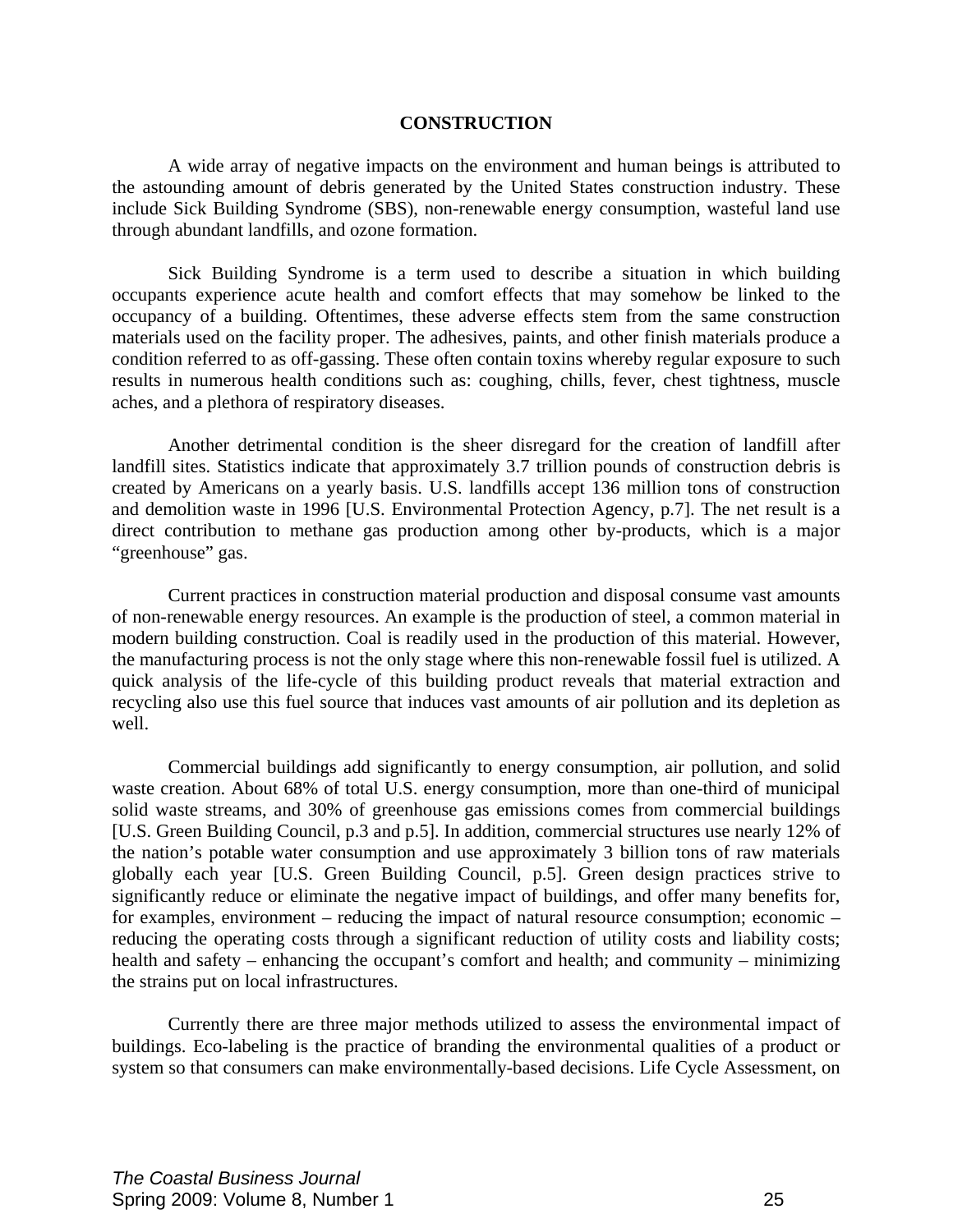the other hand, is a comprehensive methodology for evaluating the environmental impact of a system or product. Finally, Leadership in Energy and Environmental Design (LEED) represents a national, voluntary standard for developing high-performance, sustainable buildings and structures, and is based on accepted energy and environmental principles, practices, and emerging concepts in the construction industry.

The Leadership in Energy and Environmental Design (LEED) Green building rating system is a point-based system for certifying the level of a building's sustainability. Sustainable buildings are achieved through integrated building design. For example, in an integrated design approach, mechanical engineer will analyze the energy use and its cost implications. Similarly, a structural engineer will choose the structural system, whether steel, wood or concrete and analyze the chances of using recycled-content materials into the building project, thus creating opportunities for green design strategies [Alsamsam, Lemay and VanGeem, p.1]. LEED-NC is the latest and updated version that is used for giving ratings to the buildings based on the following six categories: sustainable sites, water efficiency, energy and atmosphere, materials and resources, indoor environmental quality and innovation & design process. LEED has four award levels: Certified (26-32 points), Silver (33-38 points), Gold (39-51 points) and Platinum (52-69 points). A LEED-Gold building and a LEED-Platinum building have 50% and 70% less impact on environment respectively [Lockwood, p.2-3].

To acquire LEED certification, we should plan the usage of raw materials, choose proper design, select proper site etc. For example, use of concrete helps building earn 18 points as concrete can reduce urban heat islands, reduce water runoff, help meet minimum energy requirements and increase the life of the building [Marceau and VanGeem, p.1]. Similarly, usage of FSC certified wood helps in gaining one point [Hansen, Fletcher, Cashore and McDermott, p.9]. Usage of wind generator and solar panels over roofs will reduce the consumption of power from non-renewable sources and helps in gaining ratings for innovative designs.

 Sustainable architecture will continue to grow throughout the U.S. with LEED playing an important role. Not only will it play a major role in its growth but will also transform itself to raise the standards of green building as dictated by the market demands, technical standards and research findings. Although LEEDs is perceived as a national standard, it can perhaps be customized for regions of the U.S. in order to that region. This will provide an impetus towards green construction being the standard of design.

### **PACKAGING**

 Packaging performs various functions in today's society. It can be seen differently from either the producer or consumer's standpoint. For producers, it is a way to promote and differentiate products, as well as safely transport finished goods to the market. For consumers, packaging is a way to identify the maker of the product, its usage, and important features. It should ultimately get the consumers' attention and make them want to buy that particular product.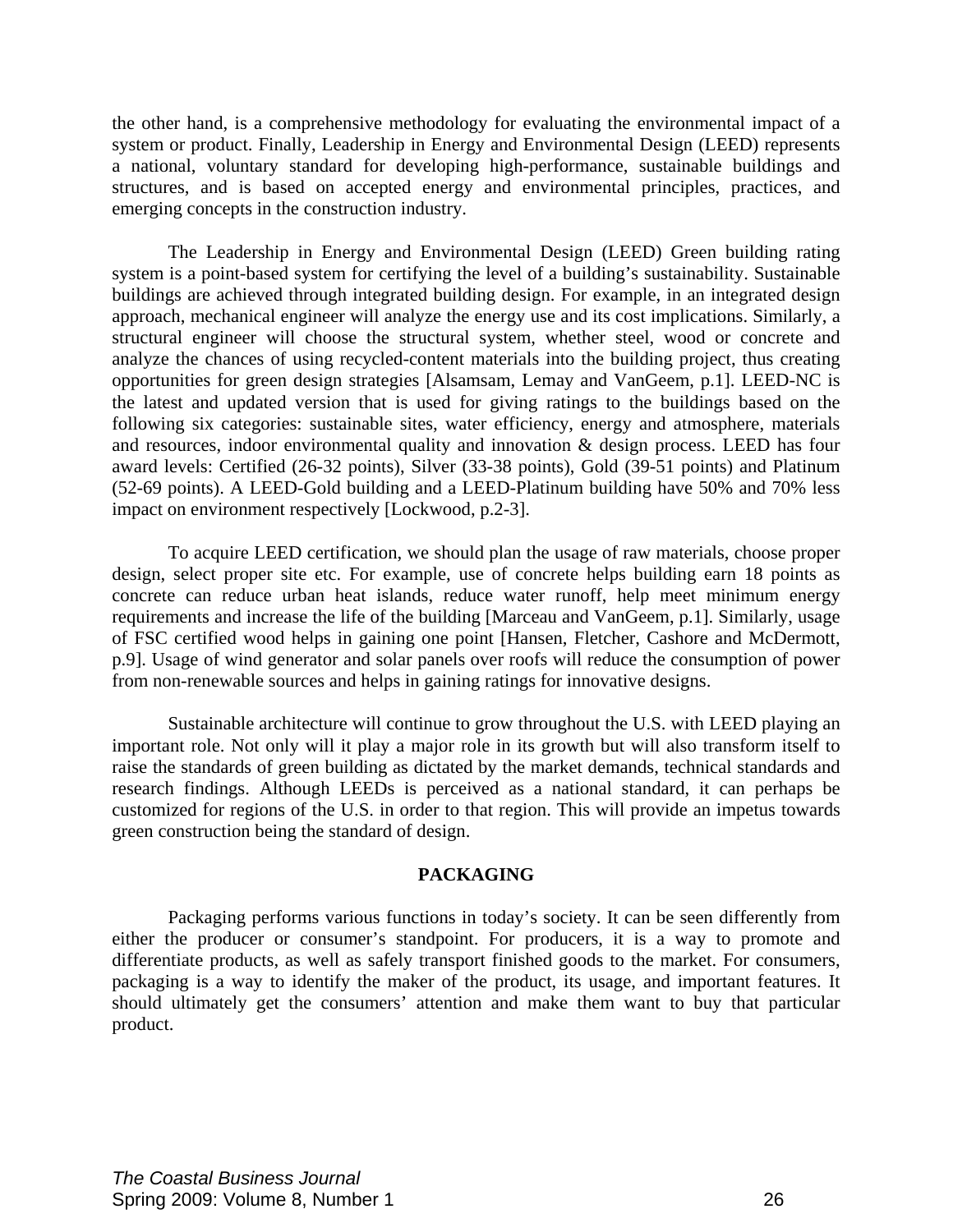There are five basic objectives of the packaging process. The first objective is to physically protect the product from any damage that might occur during storage or shipping. The second objective is agglomeration of products. Smaller items can generally be packaged and shipped together for efficiency. The third objective is information transmission. This gives the important information of how to use the product, how to dispose of it properly, or even how to transport it. For example, the food industry in the U.S. is required to put nutrition information labels on food packaging. The fourth objective is about marketing. This includes the design of the packaging that attracts consumers to buy the product. The final objective is to reduce the theft associated with particular products. Some companies make packages larger than they need to be in order to deter people from stealing it. For example, many software companies often put small compact discs into large boxes. To think of supply chains without thinking of the packaging that goes into the chain would create a "blind-spot" in the firm. This "blind-spot" is the lack of vision of adopting 'green' packaging materials or creating alliances with suppliers that use "green" packaging materials. Forty-six percent of supply chain executives cited resistance to process change as the major factor that will impede their supply chain performance [Carlson, p.15].

 Packaging can exist in endless formats, designs, and chemical components. Most lay people do not consider packaging to be important or a dynamic constituent in product's life cycle. But according to Sarkis [Sarkis, p.399], "Packaging has a strong relationship with other components of the operational life cycle." Packaging characteristics such as size, shape, and materials have an impact on distribution because of their affect on the transport characteristics of the product. Better packaging, along with rearranged loading patterns, can reduce materials usage, increase space utilization in the warehouse and in the trailer, and reduce the amount of handling required [Wu and Dunn, p.29]. Systems that encourage and adopt returnable packaging methods will require a strong customer supplier relationship as well as an effective reverse logistics channel.

 The most common form of packaging materials that can be seen daily are the classic peanuts, bubble-wrap, Styrofoam, air bladders, and the numerous paperboard formats. Even though most products compose of either petroleum based materials, such as plastics, or paper based materials, such as cardboard and other paperboard items, a continuous effort has been made on finding new reusable materials. The key with respect to a greener supply chain is the implementation of the use of green packaging materials.

Green packaging materials are those that are used for making a sustainable packing with least or no impact on environment. Bioplastics that are completely biodegradable in a composting cycle belong to this category. Bioplastics from renewable sources are a new generation of plastics that are being used in specific applications where biodegradability is required. Bioplastics resemble plastics in functionality and are completely degradable in a composting cycle. Various applications where bioplastics are used are composting bags and sacks, fast food service ware, packaging, agriculture and hygiene. Bioplastics that are available in the market are mainly derived from starch. Polylactic acid (PLA) is obtained by fermentation and polymerization of starch. Bioplastics that are directly derived from starch are used extensively whereas the use of PLA is less due to the high cost in the market. Novamont,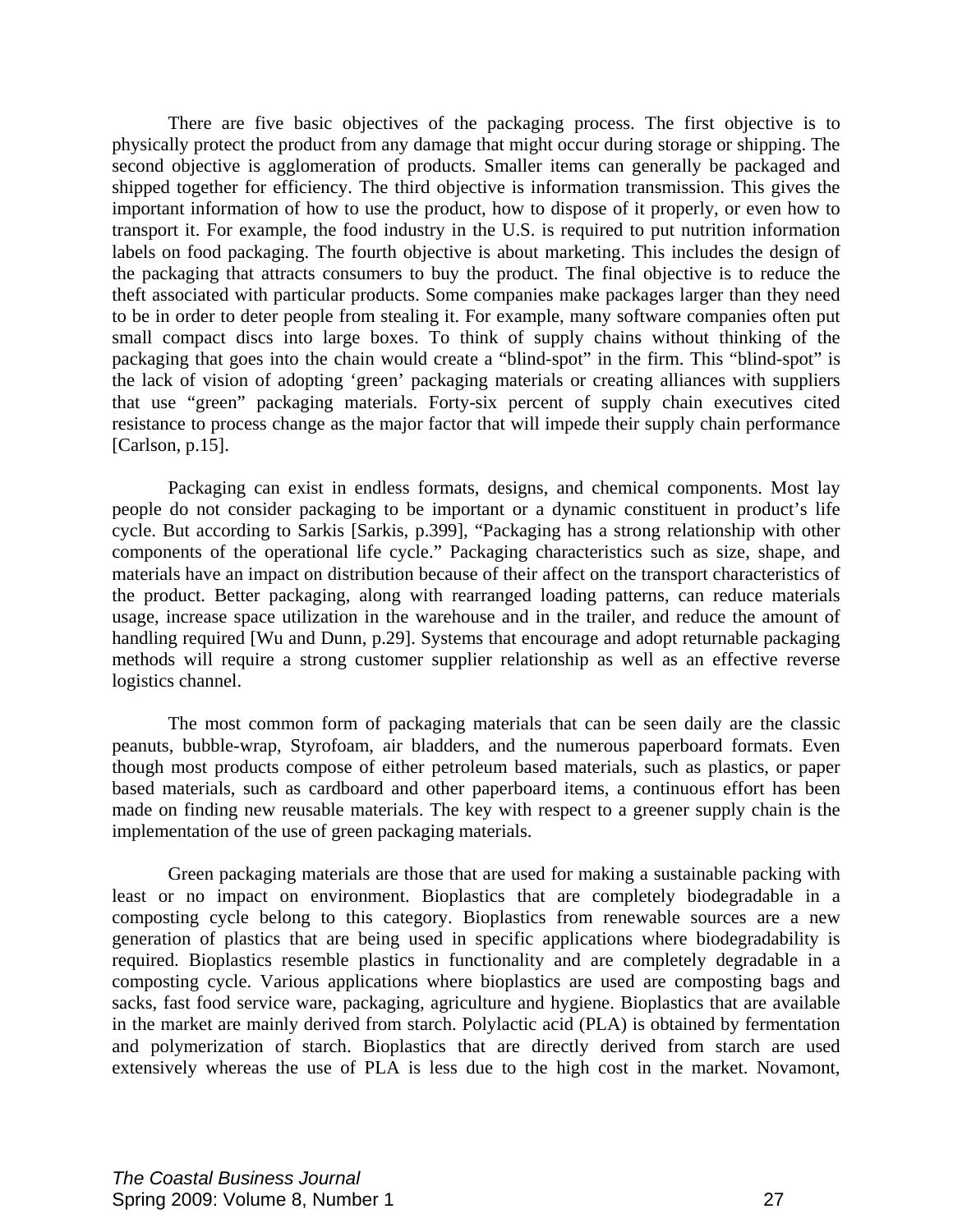National starch, Enpac and Biotec are some of the major players in the bioplastics industry. Italian paper mill Cartiera Lucchese started to use Mater-Bi, a bioplastic from Novamont Company for packing the recycled tissue paper in 1999. PLA thermoformed pots are being used by Danone for yogurt containers [Bastioli, p.351, 352,353]. Other biodegradable materials that can be used for packaging applications are bio-nano composites that are prepared with natural biopolymers, such as starch and protein. Though the usage of nanocomposites at present is low due to the high cost involved in their production, research is underway to produce low cost nanocomposites that can be used especially in short life-time applications where recycling is difficult and/or not economical [Zhao, Torley and Halley, p.3058, 3069]. Ricca [Ricca, p.1] refers the eco-friendly packaging as "by eliminating chlorine bleaching of virgin or recycled fiber, or by eliminating hydrochloride compounds from the converting process." The removal of various chemical compounds from ordinary packaging products can add tremendous value to the environment, customers, and shareholders.

 The power of free market at times will likely determine the pace of going green. Influential corporations, such as IKEA, Starbucks, and Ben & Jerry's, set requirements for all their suppliers to comply with stricter environmental regulations including bleach-free processes [Ricca, p.1]. Wal-Mart Stores recently announced a five-year program with its suppliers to help reduce overall packaging by 5 percent, hoping to keep trash out of landfills and global-warming gases out of the atmosphere [D'Innocenzio]. This is a win-win initiative for the world's largest retailer, because Wal-Mart would improve not only its corporate image, but it also would save \$3.4 billion in its own costs. In the five-year plan, Wal-Mart will require its 600,000 global suppliers to use more efficient packaging methods with estimated total supplier savings of \$11 billion [D'Innocenzio].

 In short, the expected future trend is for more and more companies to establish Environmental Management Systems. The goal for these companies will be to gain ISO environmental certification. Consequently, our landfills will last longer and the environment will be the big winner. In addition, the most important factor for companies to look at when considering whether or not to implement a greener chain is cost. Although cost is a main consideration, there are many examples of companies that have reduced operating costs by implementing greener packaging products. Before green supply chain management can be successfully adopted, there needs to be coordination between all involved members of the chain in addition to industry leaders, governments, and consumers.

### **CONCLUSIONS**

 In recent decades, businesses have created and adopted strategies that are in better alignment with the best interests of the environment. Although EPA and other agencies have not given specific guidelines for many businesses, some operations have discovered the cost saving benefits after adopting more environmentally friendly practices. These new operations have altered the traditional supply chain that most organizations have grown accustomed to. These innovations are expected to drive the embracement of green technology even in the recession period. Methods for determining a successful green supply chain management are new and are not fully developed. However, organizations can effectively and efficiently "green" the supply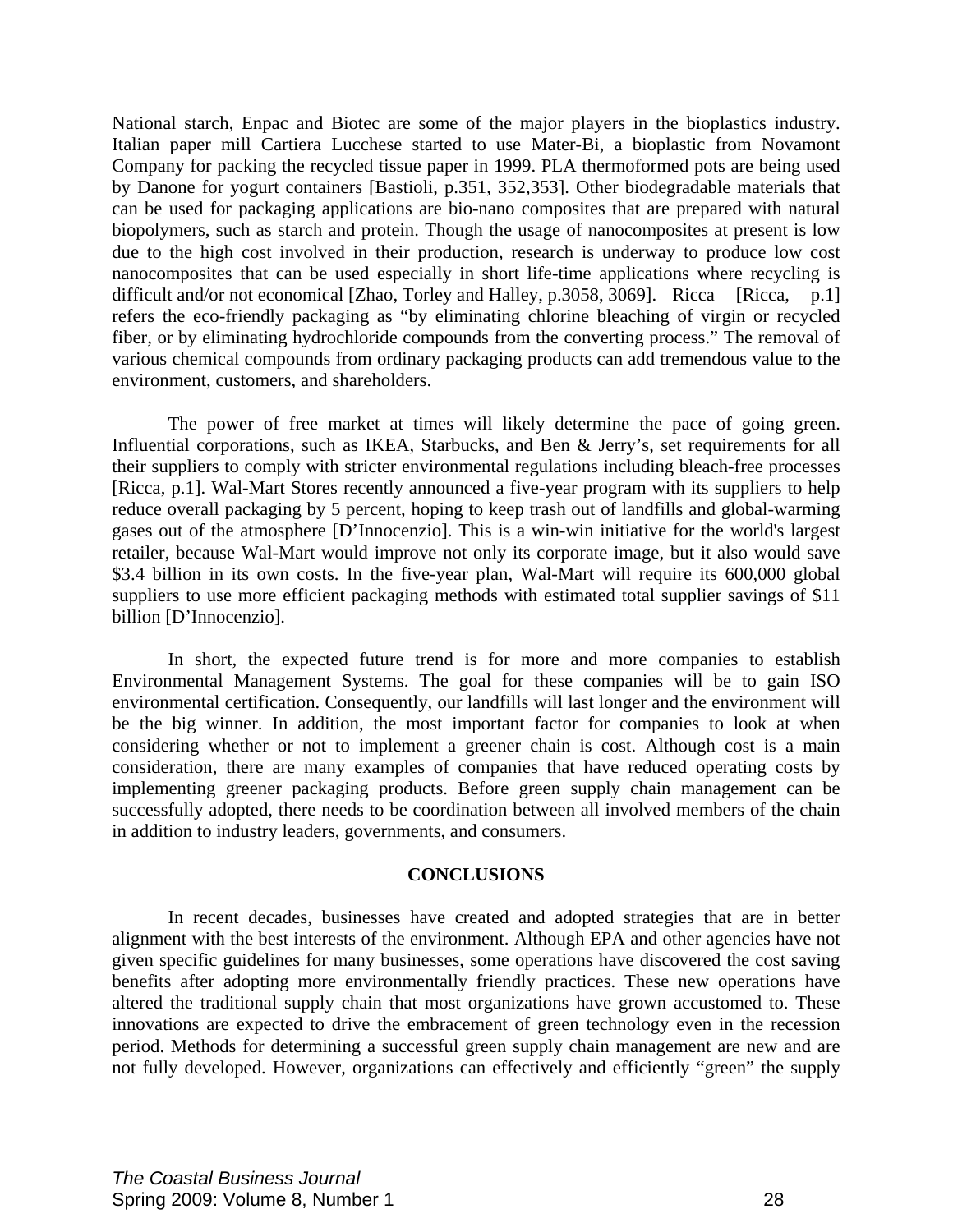chain by integrating existing environmental standards and innovation uses of new materials and new manufacturing processes. In this paper, we discuss four important areas – manufacturing, bio-waste, construction, and packaging – of green improvement opportunities.

### **REFERENCES**

- Al-Jarrah, O., and Abu-Qdais, H. "Municipal Solid Waste Landfill Siting using Intelligent System." *Waste Management*, 2006, 26, 299-306.
- Alagoz, A. Z., Kocasoy, G. "Determination of the Best Appropriate Management Methods for the Health-care Wastes in Istanbul." *Waste Management*, 2008, 28, 1227-1235.
- Alsamsam, I. M., Lemay, L., VanGeem, M. G. "Sustainable High Performance Concrete Buildings." http;//0-dx.doi.org.lib.utep.edu:80/10.1061/41016(314)168
- Bastioli, C. "Global Status of the Production of Biobased Packaging Materials." *Starch*, 2001, 53, 351-355.
- Beamon, B.M. "Designing the Green Supply Chain." *Logistics Information Management*, 1999, 12:4, 332-342.
- Billon, Philippe Le., and Khatib, Fouad El. "From Free Oil to 'Freedom Oil'? Terrorism, War and U.S. Geopolitics in the Persian Gulf." *Geopolitics*, 2004, 9:1, 109-137.
- Birchard, K. "Out of Sight, Out of Mind, … the Medical Waste Problem." *The Lancet*, 2002, 359:9300, 56.
- Bloemhof-Ruwaard, J.M., Van Beek, P., Hordijk, L., and Van Wassenhove, L.N. "Interactions between Operational Research and Environmental Management." *European Journal of Operational Research*, 1995, 85, 229-243.
- Carlson, B. "Why Reusable? Using Plastic Reusable Packaging to Optimize Your Supply Chain." 2004, http://www.idspackaging.com/packaging/us/conference.html.
- Casares, M.L., Ulierte, N., Mataran, A., Ramos, A., and Zamorano M. "Solid Industrial Wastes and Their Management in Asegra (Granada, Spain)." *Waste Management*, 2005, 25, 1075- 1082.
- D'Innocenzio, A. "Wal-Mart to Cut Packaging by 5 Percent." *Chicago Tribune*, September 22, 2006.
- Geffen, C., and Rothenberg, S. "Suppliers and Environmental Innovation the Automotive Paint Process." *International Journal of Operations & Production Management*, 2000, 20, 166- 186.
- Gilbert, S. *Greening supply chain: Enhancing competitiveness through green productivity.* Tokyo: Asian Productivity Organization, 2000.
- Gotschall, M.G. "Making Big Money from Garbage: How Companies are Forming International Alliances to Recycle Trash for Profit." *Columbia Journal of World Business*, 1996, 100- 107.
- Hansen, E., Fletcher, R., Cashore, B., McDermott, C. "Forest Certification in North America." http://www.yale.edu/forestcertification/pdfs/2006/2006HansenFletcherCashoreMcDermott EC1518.pdf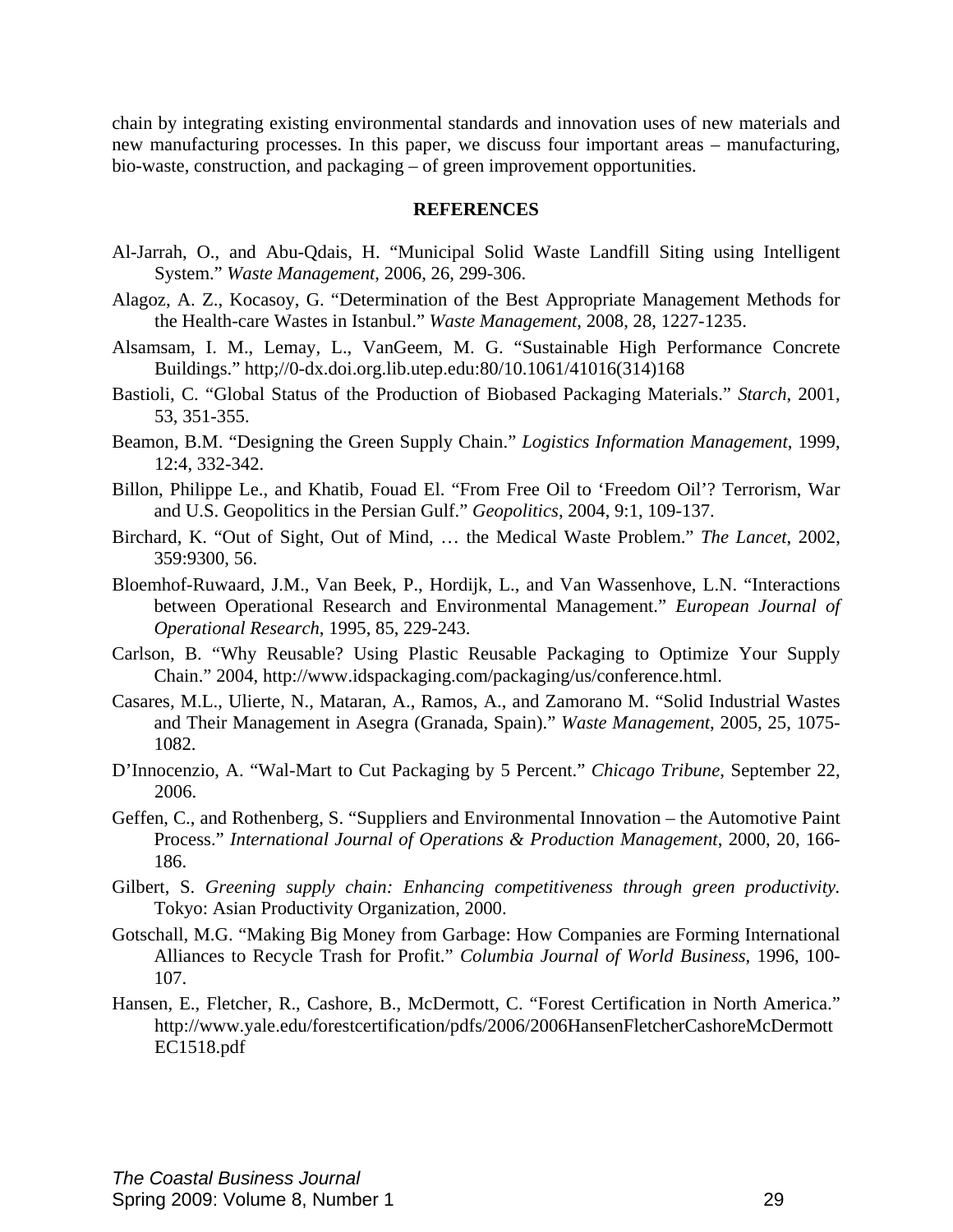- Hervani, A.A., Helms, M.M., and Sarkis, J. "Performance Measurement for Green Supply Chain Management." *Benchmarking: An International Journal*, 2005, 12, 330-353.
- Hicks, C., Heidrich, O., McGovern, T., and Donnelly, T. "Waste management: A Strategic Supply Chain Issue." in *12th International Working Seminar on Production Economics*, Igls, Austria, 2002.
- Johannessen, L., and Dijkman, M. "Healthcare Waste Management Guidance Note." *Urban Development Division*, 2000, http://0-web7.infotrac.galegroup.com.
- Koch, Wendy. "Many States Usher in New Laws with the New Year". *USA Today*, Dec 29, 2008, http://0-search.ebscohost.com.lib.utep.edu.80/login.aspx?direct=true&db=a9h&AN =J0E356575390208&site=ehost-live&scope=site
- Lewis, M.A. "Lean Production and Sustainable Competitive Advantage." *International Journal of Operations & Production Management*, 2000, 20, 959-78.
- Lockwood, C. "Building the Green Way". http://summits.ncat.org/docs/ HBR\_building\_green\_way.pdf
- Marceau, M. L., VanGeem, M. G. "Using Concrete to Increase LEED Ratings of Buildings." http://0-dx.doi.org.lib.utep.edu:80/10.1061/40699(2003)20
- McKibben, Bill. "450 Ways to Stop Global Warming." *Foreign Policy*, May/June 2007 Issue 160, 38-39.
- Meyer, John. "Saudi Arabia is Prime Source of Terror Funds, U.S. says." *Los Angeles Times*, April 02, 2008, http://articles.latimes.com/2008/apr/02/nation/na-terror2.
- Rao, P., and Holt, D. "Do Green Supply Chains Lead to Competitiveness and Economic performance?" *International Journal of Operations & Production Management*, 2005, 25, 898-916.
- Ricca, S. "Greening the Supply Chain." *Paperboard Packaging*, March, 25, 2004.
- Sabour, M.R., Mohamedifard, A., Kamalan, H. "A Mathematical Model to Predict the Composition and Generation of Hospital Wastes in Iran." *Waste Management*, 2007, 27, 584-587.
- Sarkis, J. "Evaluating Environmentally Conscious Business Practices." *European Journal of Operational Research*, 1998, 107, 159-174.
- Sarkis, J. "A Strategic Decision Framework for Green Supply Chain Management." *Journal of Cleaner Production*, 2003, 11:4, 397-409.
- Simpson, D.F., and Power, D. T. "Use the Supply Relationship to Develop Lean and Green Suppliers." *Supply Chain Management: An International Journal*, 2005, 10, 60-68.
- U.S. Environment Protection Agency. "Characterization of Building-Related Construction and Demolition Debris in the United States." June 1998, http://www.p2pays.org/ref/02/01095.pdf
- U.S. Green Building Council. "Building Momentum National Trends and Prospects for High-Performance Green Buildings." 2002, http://www.usgbc.org/Docs/Resources/ 043003\_hpgb\_ whitepaper.pdf.
- Vedantam, Shankar. "Kyoto Treaty Takes Effect Today." *Washington Post*, February 16, 2005, http://www.washingtonpost.com/wp-dyn/articles/A27318-2005Feb15.html